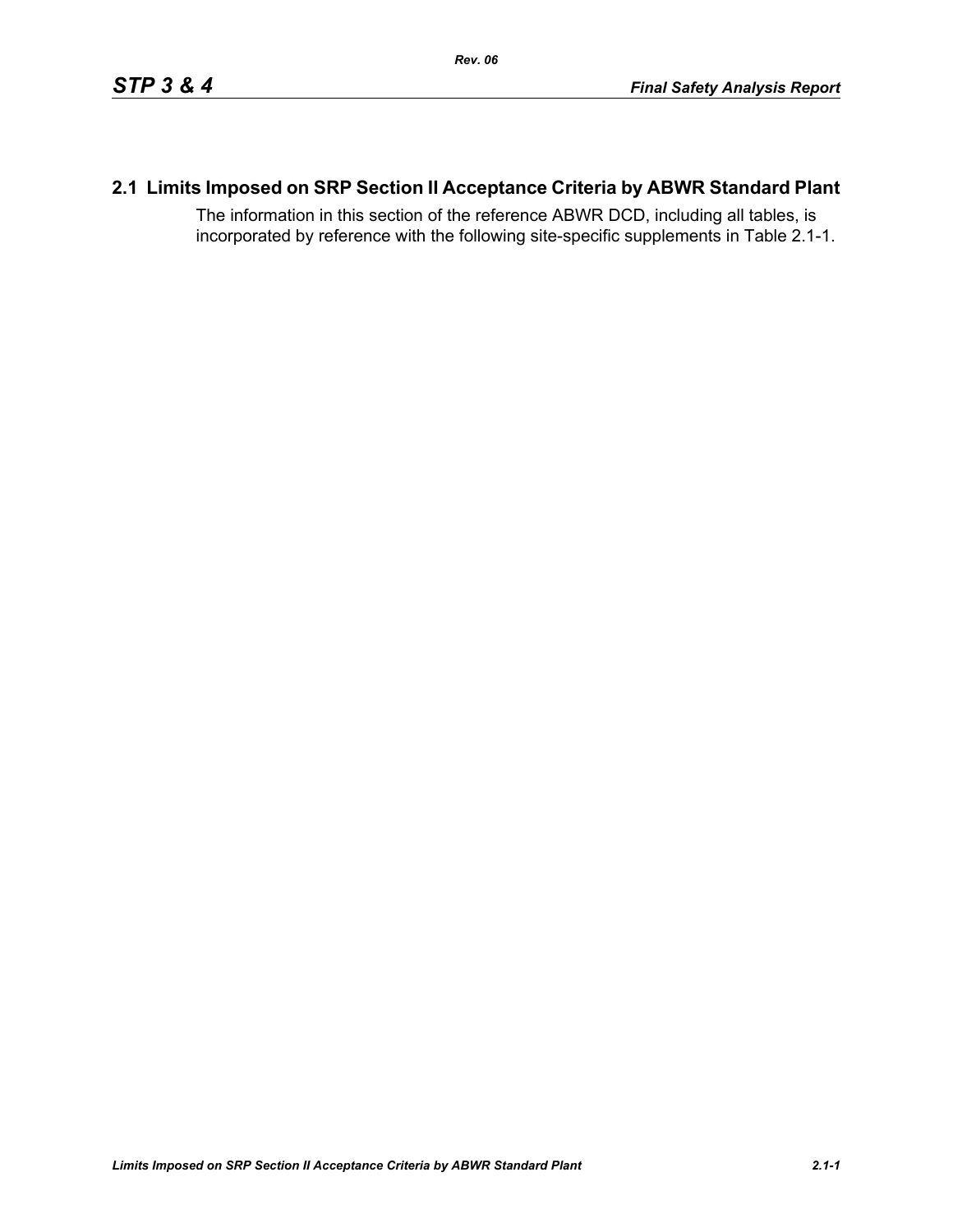## **Table 2.1-1 Limits Imposed on SRP Section II Acceptance Criteria by ABWR Design**

<span id="page-1-0"></span>The supplementary information, provided in the column marked "Discussion," consists of a statement as to whether the SRP limits specified for the reference ABWR design are met for the STP 3 & 4 site, and a roadmap to the FSAR sections where further discussion is provided.

| <b>SRP</b>                                                       |                                                                   |                                                                                                                                                                                                                                                                            |                                                                                                                                                                                                                                                                                                                                                       |
|------------------------------------------------------------------|-------------------------------------------------------------------|----------------------------------------------------------------------------------------------------------------------------------------------------------------------------------------------------------------------------------------------------------------------------|-------------------------------------------------------------------------------------------------------------------------------------------------------------------------------------------------------------------------------------------------------------------------------------------------------------------------------------------------------|
| <b>Section</b>                                                   | <b>Subject</b>                                                    | Limits                                                                                                                                                                                                                                                                     | <b>Discussion</b>                                                                                                                                                                                                                                                                                                                                     |
|                                                                  | <b>Geography and Demography</b>                                   |                                                                                                                                                                                                                                                                            |                                                                                                                                                                                                                                                                                                                                                       |
| 2.1.1                                                            | Site Location and<br>Description                                  | None                                                                                                                                                                                                                                                                       | N/A                                                                                                                                                                                                                                                                                                                                                   |
| 2.1.2                                                            | <b>Exclusion Area</b><br>Authority and<br>Control                 | <b>None</b>                                                                                                                                                                                                                                                                | N/A                                                                                                                                                                                                                                                                                                                                                   |
| 2.1.3                                                            | Population<br><b>Distribution</b>                                 | None                                                                                                                                                                                                                                                                       | N/A                                                                                                                                                                                                                                                                                                                                                   |
| <b>Nearby Industrial, Transportation and Military Facilities</b> |                                                                   |                                                                                                                                                                                                                                                                            |                                                                                                                                                                                                                                                                                                                                                       |
| $2.2.1 -$<br>2.2.2                                               | Identification of<br><b>Potential Hazards</b><br>in Site Vicinity | Identify potential hazards in the site<br>vicinity that have a probability of<br>occurrence $>10^{-7}$ per year which<br>produce:<br>(1) missiles more energetic than the<br>tornado missile spectra, or<br>(2) pressure effects in excess of the<br>design basis tornado. | The potential external hazards<br>in the vicinity of the STP site are<br>identified in Subsections 2.2S.1<br>and 2.2S.2. The only potential<br>external hazard identified with a<br>frequency near 1 x 10 <sup>-7</sup> was an<br>aircraft accident with a<br>conservatively calculated total<br>impact frequency of 1.09 $\times$ 10 <sup>-7</sup> . |
| 2.2.3                                                            | Evaluation of<br><b>Potential Accidents</b>                       | Evaluate only those potential<br>hazards identified above.                                                                                                                                                                                                                 | An evaluation of the aircraft<br>hazards that could impact the<br>STP site is provided in<br>Subsection 2.2S.2.7.2. Although<br>no other external hazards<br>approach a frequency of 1 x 10 <sup>-</sup><br><sup>7</sup> , other potential external<br>hazards in the vicinity of the<br>STP site are discussed in<br>Subsection 2.2S.3.              |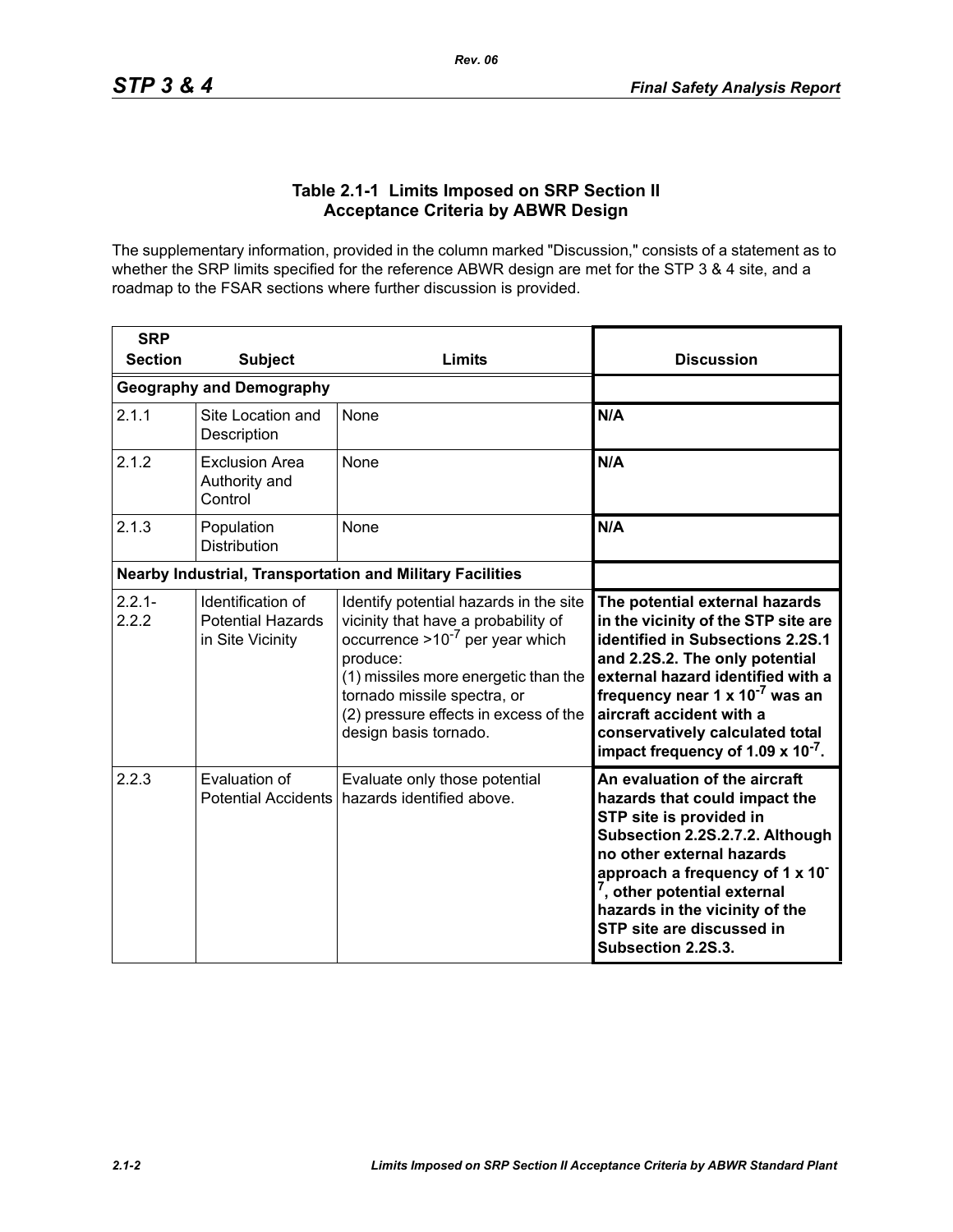| <b>SRP</b><br><b>Section</b> | <b>Subject</b>                                                                                  | Limits                                                                                                                                                                                                                                                                                          | <b>Discussion</b>                                                                                                                                                                                                                                                                                                                                                                                                                                                          |
|------------------------------|-------------------------------------------------------------------------------------------------|-------------------------------------------------------------------------------------------------------------------------------------------------------------------------------------------------------------------------------------------------------------------------------------------------|----------------------------------------------------------------------------------------------------------------------------------------------------------------------------------------------------------------------------------------------------------------------------------------------------------------------------------------------------------------------------------------------------------------------------------------------------------------------------|
| <b>Meteorology</b>           |                                                                                                 |                                                                                                                                                                                                                                                                                                 |                                                                                                                                                                                                                                                                                                                                                                                                                                                                            |
| 2.3.1                        | Regional<br>Climatology                                                                         | Per Table 2.0-1.                                                                                                                                                                                                                                                                                | The ABWR site parameters<br>specified in Table 2.0-1 envelop<br>the STP site-specific<br>characteristics related to<br>regional climatology, with the<br>following exceptions, maximum<br>rainfall rate and ambient design<br>temperatures relative to three of<br>the wet-bulb exceedance<br>values. These departures are<br>discussed in Table 2.0-2 (see<br>also STP DEP T1 5.0-1).<br>Further details on regional<br>climatology are provided in<br>Subsection 2.3S.1. |
| 2.3.2                        | Local Meteorology                                                                               | None                                                                                                                                                                                                                                                                                            | N/A                                                                                                                                                                                                                                                                                                                                                                                                                                                                        |
| 2.3.3                        | Onsite<br>Meteorological<br><b>Measurements</b><br>Program                                      | None                                                                                                                                                                                                                                                                                            | N/A                                                                                                                                                                                                                                                                                                                                                                                                                                                                        |
| 2.3.4                        | Short-Term<br><b>Diffusion</b><br><b>Estimates for</b><br>Accidental<br>Atmospheric<br>Releases | Show that the site meteorological<br>dispersion values as calculated in<br>accordance with Regulatory Guide<br>1.145, and compared to dose<br>values given in Chapter 15, result in<br>doses less than stipulated in 10<br>CFR 100 and the applicable<br>portions of SRP Sections 11 and<br>15. | The design basis accident<br>doses calculated based on the<br><b>STP site meteorological</b><br>dispersion values are<br>discussed in Subsections 15.2,<br>15.56, and 15.7. The calculated<br>doses meet the dose limits<br>specified in 10 CFR 100.                                                                                                                                                                                                                       |
| 2.3.5                        | Long-Term<br><b>Diffusion</b><br><b>Estimates</b>                                               | None                                                                                                                                                                                                                                                                                            | N/A                                                                                                                                                                                                                                                                                                                                                                                                                                                                        |
| <b>Hydrology Engineering</b> |                                                                                                 |                                                                                                                                                                                                                                                                                                 |                                                                                                                                                                                                                                                                                                                                                                                                                                                                            |
| 2.4.1                        | Hydraulic<br>Description                                                                        | Per Table 2.0-1.                                                                                                                                                                                                                                                                                | The ABWR site parameters<br>specified in Table 2.0-1 envelop<br>the STP site-specific<br>characteristics related to<br>hydrology. Further details are<br>provided in Subsection 2.4S.1.                                                                                                                                                                                                                                                                                    |

## **Table 2.1-1 Limits Imposed on SRP Section II Acceptance Criteria by ABWR Design**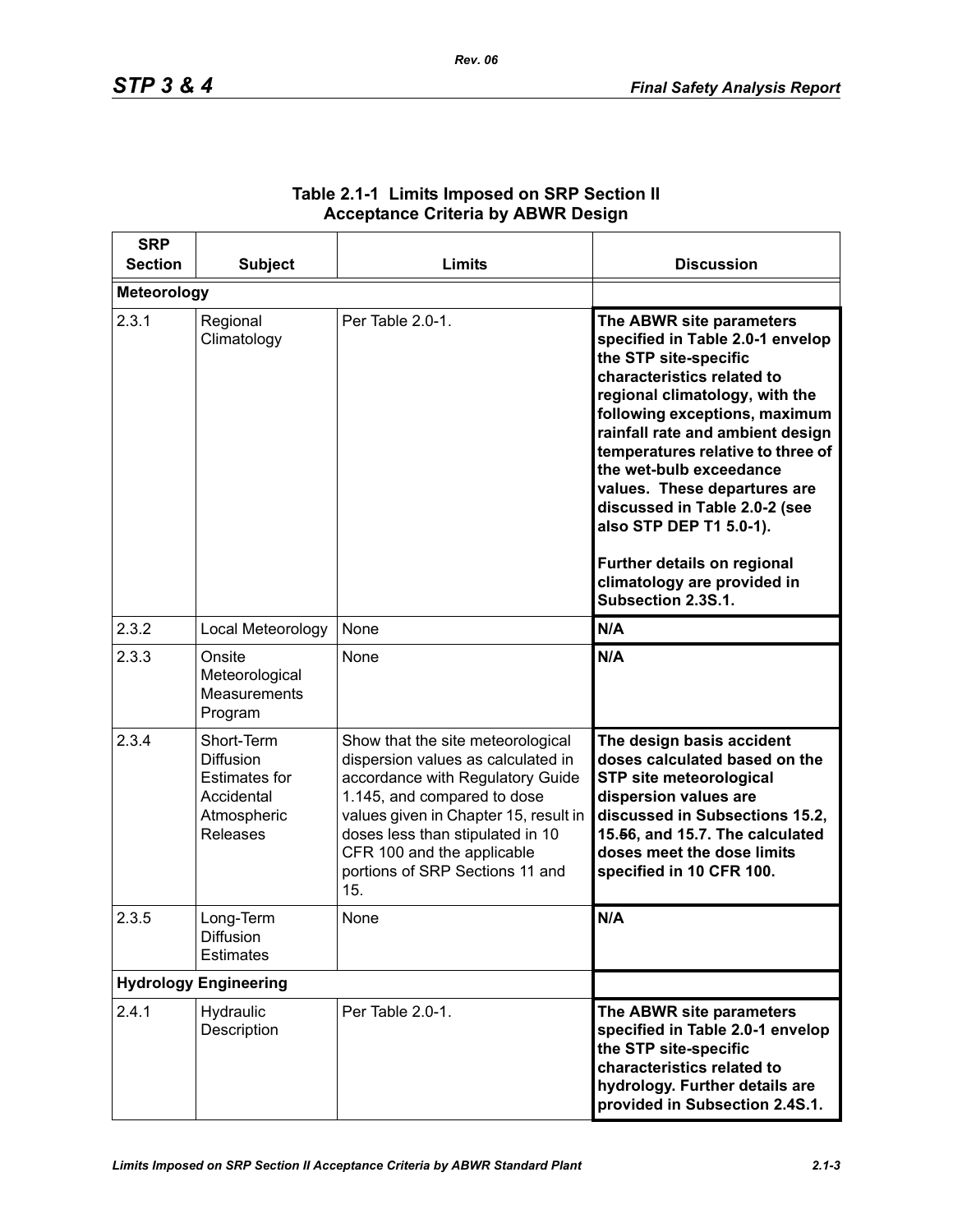| <b>SRP</b><br><b>Section</b> | <b>Subject</b>                                                    | <b>Limits</b>                                                                                                                                                | <b>Discussion</b>                                                                                                                                                                                                                                                                                                                                 |
|------------------------------|-------------------------------------------------------------------|--------------------------------------------------------------------------------------------------------------------------------------------------------------|---------------------------------------------------------------------------------------------------------------------------------------------------------------------------------------------------------------------------------------------------------------------------------------------------------------------------------------------------|
| 2.4.2                        | Floods                                                            | Per Table 2.0-1.                                                                                                                                             | The maximum flood level for the<br>STP site is discussed in<br><b>Subsections 2.4S.2 and 2.4S.4</b><br>(see also Table 2.0-2 and STP<br>DEP T1 5.0-1). Site-specific<br>flood protection measures are<br>described in Subsection<br>3.4.1.1.1.                                                                                                    |
| 2.4.3                        | Probable<br>Maximum Flood on<br>Streams and<br><b>Rivers</b>      | None                                                                                                                                                         | N/A                                                                                                                                                                                                                                                                                                                                               |
| 2.4.4                        | <b>Potential Dam</b><br><b>Failures</b><br>Seismically<br>Induced | Demonstrate that failure of existing<br>and potential upstream or<br>downstream water control<br>structures will not exceed flooding<br>30.5 cm below grade. | <b>Failure of the Main Cooling</b><br>Reservoir (MCR) would result in<br>the worst case flood level, and<br>exceeds the SRP limit for the<br>reference ABWR design as<br>discussed in Subsection 2.4S.4<br>see also Table 2.0-2 and STP<br>DEP T1 5.0-1). Site-specific<br>flood protection measures are<br>described in Subsection<br>3.4.1.1.1. |
| 2.4.5                        | Probable<br>Maximum Surge<br>and Seiche<br>Flooding               | Probable maximum surge and<br>seiche flooding level 30.5 cm below<br>grade.                                                                                  | The probable maximum surge<br>flooding level is within the SRP<br>limit for the reference ABWR<br>design. Flooding due to seiche<br>effects is considered<br>insignificant at the STP site. See<br>Subsection 2.4S.5 for further<br>details.                                                                                                      |
| 2.4.6                        | Probable                                                          | Probable maximum tsunami<br>Maximum Tsunami   flooding level 30.5 cm below grade.                                                                            | The probable maximum tsunami<br>flooding level for the STP site is<br>within the SRP limit for the<br>reference ABWR design as<br>discussed in Subsection 2.4S.6.                                                                                                                                                                                 |
| 2.4.7                        | Ice Effects                                                       | None                                                                                                                                                         | N/A                                                                                                                                                                                                                                                                                                                                               |
| 2.4.8                        | <b>Cooling Water</b><br>Channels and<br>Reservoirs                | None                                                                                                                                                         | N/A                                                                                                                                                                                                                                                                                                                                               |
| 2.4.9                        | <b>Channel Diversion</b>                                          | None                                                                                                                                                         | N/A                                                                                                                                                                                                                                                                                                                                               |

## **Table 2.1-1 Limits Imposed on SRP Section II Acceptance Criteria by ABWR Design (Continued)**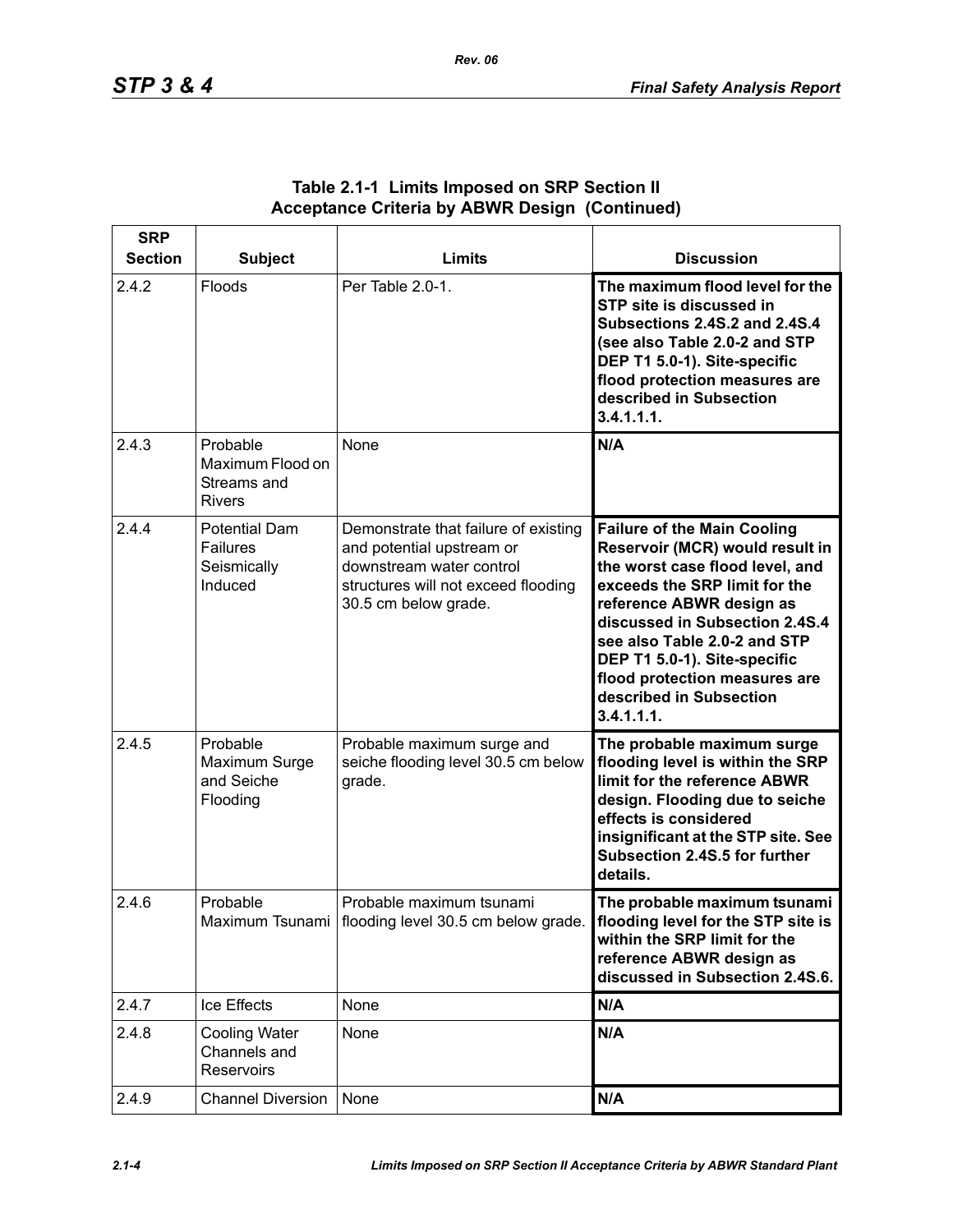| <b>SRP</b><br><b>Section</b> | <b>Subject</b>                                                                  | <b>Limits</b>    | <b>Discussion</b>                                                                                                                                                                                                                             |
|------------------------------|---------------------------------------------------------------------------------|------------------|-----------------------------------------------------------------------------------------------------------------------------------------------------------------------------------------------------------------------------------------------|
| 2.4.10                       | Flooding<br>Protection<br>Requirements                                          | <b>None</b>      | N/A                                                                                                                                                                                                                                           |
| 2.4.11                       | <b>Cooling Water</b><br>Supply                                                  | None             | N/A                                                                                                                                                                                                                                           |
| 2.4.12                       | Groundwater                                                                     | Per Table 2.0-1. | The groundwater depth in the<br>power block areas for STP 3 & 4<br>is below the maximum<br>groundwater level of 61 cm (2 ft)<br>below grade as specified in<br>Table 2.0-1. Further information<br>is provided in FSAR Subsection<br>2.4S.12. |
| 2.4.13                       | Accidental<br>Releases of Liquid<br>Effluent in Ground<br>and Surface<br>Waters | None             | N/A                                                                                                                                                                                                                                           |
| 2.4.14                       | Technical<br>Specifications and<br>Emergency<br>Operation<br>Requirement        | <b>None</b>      | N/A                                                                                                                                                                                                                                           |

#### **Table 2.1-1 Limits Imposed on SRP Section II Acceptance Criteria by ABWR Design (Continued)**